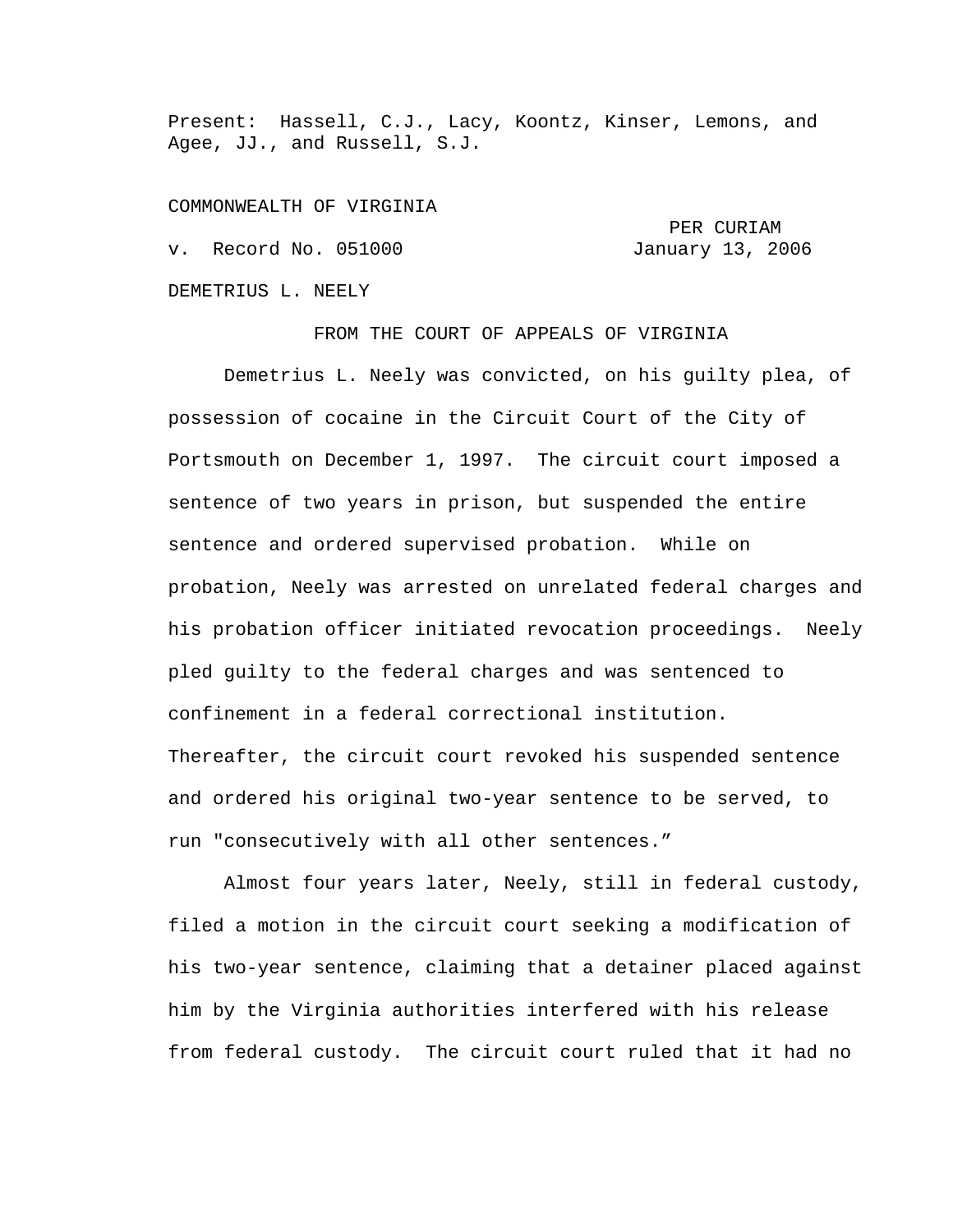jurisdiction to consider Neely's motion because of the time limitation imposed by Rule 1:1.

 Neely appealed to the Court of Appeals. A divided panel, by a published opinion, held that the circuit court retained jurisdiction to entertain Neely's motion pursuant to Code § 19.2-303, reversed the order of the circuit court and remanded the case. Neely v. Commonwealth, 44 Va. App. 239, 604 S.E.2d 733 (2004). In pertinent part, the Court of Appeals concluded that

Code § 19.2-303 plainly and unambiguously provides the trial judge with jurisdiction to consider Neely's motion, and it needs no interpretative construction.

 We have no basis upon which to conclude that the legislature did not mean what it unambiguously wrote in Code § 19.2-303. If a defendant has not been transferred to the custody of the Department after conviction, the passage of time is not a factor that impacts upon the trial judge's jurisdiction to exercise his statutory grant of power under Code § 19.2-303. See Robertson v. Superintendent of the Wise Corr. Unit, 248 Va. 232, 234-35, 445 S.E.2d 116, 117 (1994) (noting that the trial judge retained jurisdiction after the defendant had not been transferred to the Department after twelve months). The legislative authority to consider the motion is not time-based but, rather, is statutorily defeated only by the transfer of the defendant to the Department. Although the legislature could have chosen a different policy, clearly it did not do so.

Neely, 44 Va. App. at 243-44, 604 S.E.2d at 735.

 The Attorney General filed a petition for a stay and a rehearing en banc, which the Court of Appeals granted. Neely

2